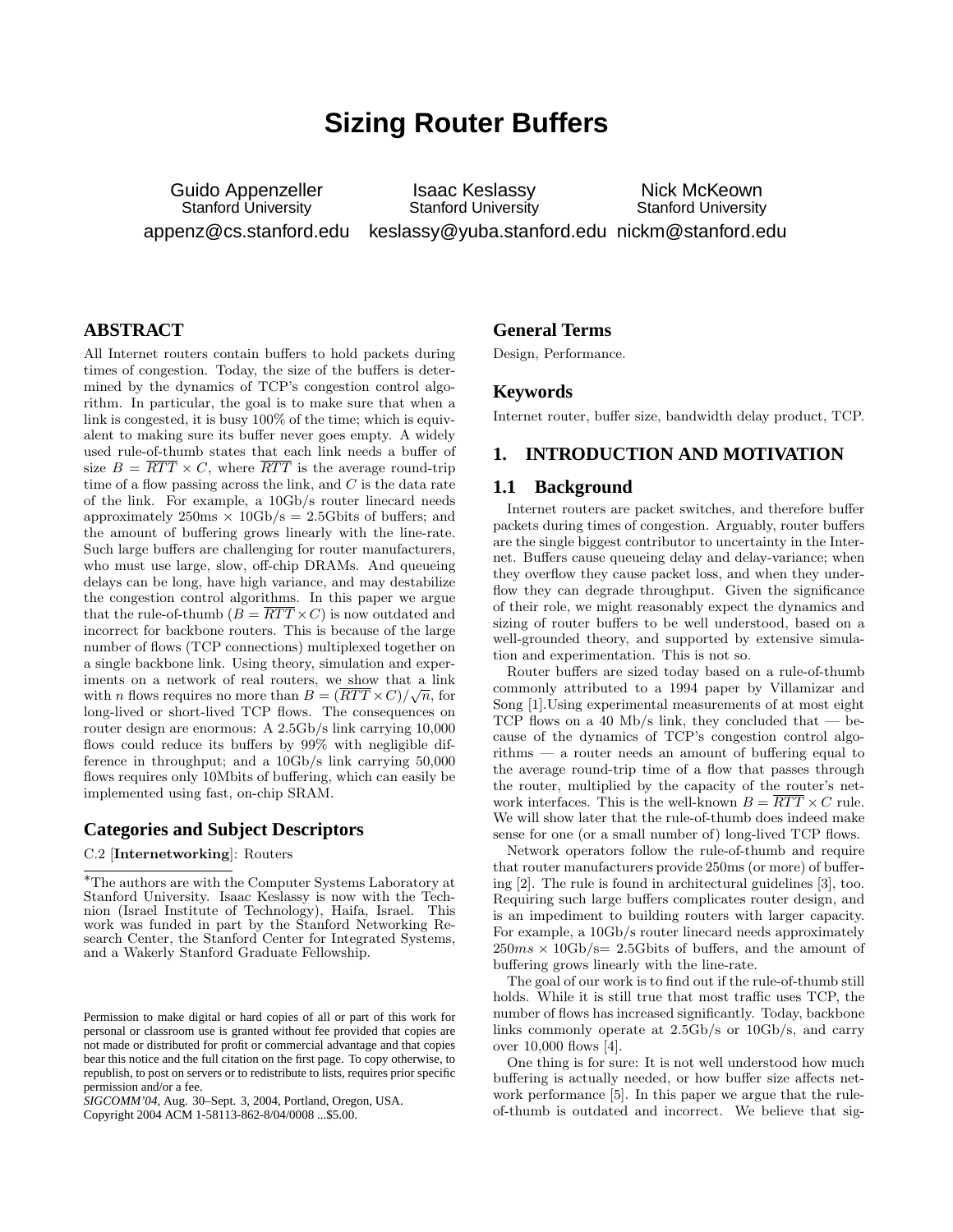



Figure 2: Single flow topology consisting of an access link of latency  $l_{Acc}$  and link capacity  $C_{Acc}$  and a bottleneck link of capacity  $C$  and latency  $l$ .

nificantly smaller buffers could be used in backbone routers (e.g. by removing 99% of the buffers) without a loss in network utilization, and we show theory, simulations and experiments to support our argument. At the very least, we believe that the possibility of using much smaller buffers warrants further exploration and study, with more comprehensive experiments needed on real backbone networks. This paper isn't the last word, and our goal is to persuade one or more network operators to try reduced router buffers in their backbone network.

It is worth asking why we care to accurately size router buffers; with declining memory prices, why not just overbuffer routers? We believe overbuffering is a bad idea for two reasons. First, it complicates the design of high-speed routers, leading to higher power consumption, more board space, and lower density. Second, overbuffering increases end-to-end delay in the presence of congestion. Large buffers conflict with the low-latency needs of real time applications (e.g. video games, and device control). In some cases large delays can make congestion control algorithms unstable [6] and applications unusable.

# **1.2 Where doesthe rule-of-thumb come from?**

The rule-of-thumb comes from a desire to keep a congested link as busy as possible, so as to maximize the throughput of the network. We are used to thinking of sizing queues so as to prevent them from overflowing and losing packets. But TCP's "sawtooth" congestion control algorithm is designed to fill any buffer, and deliberately causes occasional loss to provide feedback to the sender. No matter how big we make the buffers at a bottleneck link, TCP will cause the buffer to overflow.

Router buffers are sized so that when TCP flows pass through them, they don't underflow and lose throughput; and this is where the rule-of-thumb comes from. The metric we will use is throughput, and our goal is to determine the size of the buffer so as to maximize throughput of a bottleneck link. The basic idea is that when a router has packets buffered, its outgoing link is always busy. If the outgoing link is a bottleneck, then we want to keep it busy as much of the time as possible, and so we just need to make sure the buffer never underflows and goes empty.

Fact: The rule-of-thumb is the amount of buffering needed by a single TCP flow, so that the buffer at the bottleneck link never underflows, and so the router doesn't lose throughput.

The rule-of-thumb comes from the dynamics of TCP's congestion control algorithm. In particular, a single TCP flow passing through a bottleneck link requires a buffer size equal to the bandwidth-delay product in order to prevent the link from going idle and thereby losing throughput. Here, we will give a quick intuitive explanation of where the ruleof-thumb comes from; in particular, why this is just the right amount of buffering if the router carried just one long-lived TCP flow. In Section 2 we will give a more precise explanation, which will set the stage for a theory for buffer sizing with one flow, or with multiple long- and short-lived flows. Later, we will confirm that our theory is true using simulation and experiments in Sections 5.1 and 5.2 respectively.

Consider the simple topology in Figure 2 in which a single TCP source sends an infinite amount of data with packets of constant size. The flow passes through a single router, and the sender's access link is much faster than the receiver's bottleneck link of capacity  $C$ , causing packets to be queued at the router. The propagation time between sender and receiver (and vice versa) is denoted by  $T_p$ . Assume that the TCP flow has settled into the additive-increase and multiplicative-decrease (AIMD) congestion avoidance mode.

The sender transmits a packet each time it receives an ACK, and gradually increases the number of outstanding packets (the window size), which causes the buffer to gradually fill up. Eventually a packet is dropped, and the sender doesn't receive an ACK. It halves the window size and pauses.<sup>1</sup> The sender now has too many packets outstanding in the network: it sent an amount equal to the old window, but now the window size has halved. It must therefore pause while it waits for ACKs to arrive before it can resume transmitting.

The key to sizing the buffer is to make sure that while the sender pauses, the router buffer doesn't go empty and force the bottleneck link to go idle. By determining the rate at which the buffer drains, we can determine the size of the reservoir needed to prevent it from going empty. It turns out that this is equal to the distance (in bytes) between the peak and trough of the "sawtooth" representing the TCP

<sup>1</sup>We assume the reader is familiar with the dynamics of TCP. A brief reminder of the salient features can be found in the appendix of the extended version of this paper [7].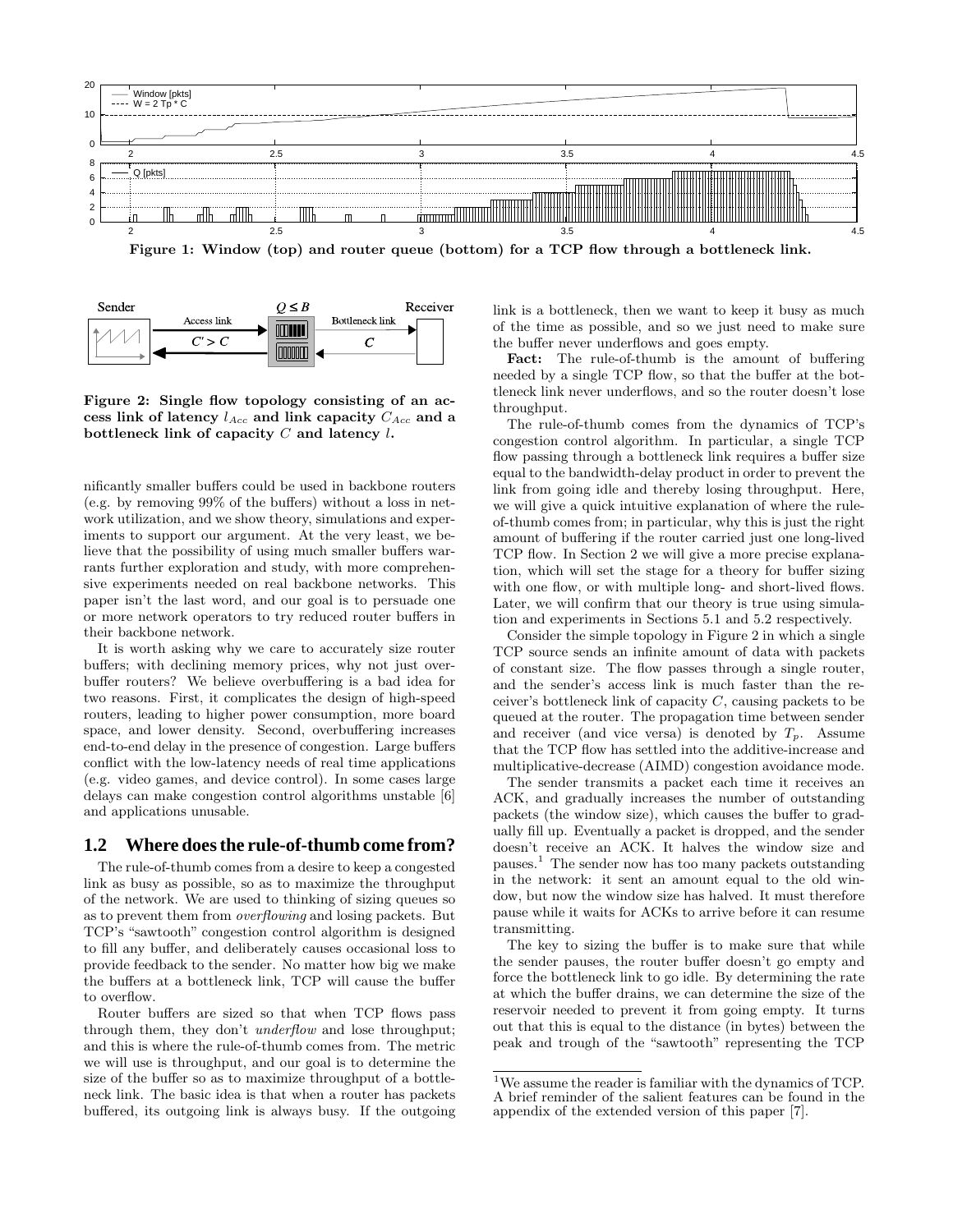window size. We will show later that this corresponds to the rule-of-thumb:  $B = \overline{RTT} \times C$ .

It is worth asking if the TCP sawtooth is the only factor that determines the buffer size. For example, doesn't statistical multiplexing, and the sudden arrival of short bursts have an effect? In particular, we might expect the (very bursty) TCP slow-start phase to increase queue occupancy and frequently fill the buffer. Figure 1 illustrates the effect of bursts on the queue size for a typical single TCP flow. Clearly the queue is absorbing very short term bursts in the slow-start phase, while it is accommodating a slowly changing window size in the congestion avoidance phase. We will examine the effect of burstiness caused by short-flows in Section 4. We'll find that the short-flows play a very small effect, and that the buffer size is, in fact, dictated by the number of long flows.

#### **1.3 How buffer size influences router design**

Having seen where the rule-of-thumb comes from, let's see why it matters; in particular, how it complicates the design of routers. At the time of writing, a state of the art router linecard runs at an aggregate rate of 40Gb/s (with one or more physical interfaces), has about 250ms of buffering, and so has 10Gbits (1.25Gbytes) of buffer memory.

Buffers in backbone routers are built from commercial memory devices such as dynamic RAM (DRAM) or static RAM (SRAM).<sup>2</sup> The largest commercial SRAM chip today is 36Mbits, which means a 40Gb/s linecard would require over 300 chips, making the board too large, too expensive and too hot. If instead we try to build the linecard using DRAM, we would just need 10 devices. This is because DRAM devices are available up to 1Gbit. But the problem is that DRAM has a random access time of about 50ns, which is hard to use when a minimum length (40byte) packet can arrive and depart every 8ns. Worse still, DRAM access times fall by only 7% per year, and so the problem is going to get worse as line-rates increase in the future.

In practice router linecards use multiple DRAM chips in parallel to obtain the aggregate data-rate (or memorybandwidth) they need. Packets are either scattered across memories in an ad-hoc statistical manner, or use an SRAM cache with a refresh algorithm [8]. Either way, such a large packet buffer has a number of disadvantages: it uses a very wide DRAM bus (hundreds or thousands of signals), with a huge number of fast data pins (network processors and packet processor ASICs frequently have more than 2,000 pins making the chips large and expensive). Such wide buses consume large amounts of board space, and the fast data pins on modern DRAMs consume a lot of power.

In summary, it is extremely difficult to build packet buffers at 40Gb/s and beyond. Given how slowly memory speeds improve, this problem is going to get worse over time.

Substantial benefits could be gained by placing the buffer memory directly on the chip that processes the packets (a network processor or an ASIC). In this case, very wide and fast access to a single memory is possible. Commercial packet processor ASICs have been built with 256Mbits of "embedded"DRAM. If memories of 2% the delay-bandwidth product were acceptable (i.e. 98% smaller than they are today), then a single-chip packet processor would need no external memories. We will present evidence later that buffers



Figure 3: Schematic evolution of a router buffer for a single TCP flow.



Figure 4: A TCP flow through a single router with buffers equal to the delay-bandwidth product. The upper graph shows the time evolution of the congestion window  $W(t)$ . The lower graph shows the time evolution of the queue length  $Q(t)$ .

this small might make little or no difference to the utilization of backbone links.

# **2. BUFFER SIZE FOR A SINGLE LONG-LIVED TCP FLOW**

In the next two sections we will determine how large the router buffers need to be if all the TCP flows are long-lived. We will start by examining a single long-lived flow, and then consider what happens when many flows are multiplexed together.

Starting with a single flow, consider again the topology in Figure 2 with a single sender and one bottleneck link. The schematic evolution of the router's queue (when the source is in congestion avoidance) is shown in Figure 3. From time  $t_0$ , the sender steadily increases its window-size and fills the buffer, until the buffer has to drop the first packet. Just under one round-trip time later, the sender times-out at time  $t_1$ , because it is waiting for an ACK for the dropped packet. It immediately halves its window size from  $W_{max}$  to  $W_{max}/2$  packets<sup>3</sup>. Now, the window size limits the number of unacknowledged (i.e. outstanding) packets in the network. Before the loss, the sender is allowed to have  $W_{max}$ outstanding packets; but after the timeout, it is only allowed to have  $W_{max}/2$  outstanding packets. Thus, the sender has too many outstanding packets, and it must pause while it waits for the ACKs for  $W_{max}/2$  packets. Our goal is to make sure the router buffer never goes empty in order to keep the router fully utilized. Therefore, the buffer must not go empty while the sender is pausing.

If the buffer never goes empty, the router must be sending packets onto the bottleneck link at constant rate C. This in

<sup>2</sup>DRAM includes devices with specialized I/O, such as DDR-SDRAM, RDRAM, RLDRAM and FCRAM.

<sup>3</sup>While TCP measures window size in bytes, we will count window size in packets for simplicity of presentation.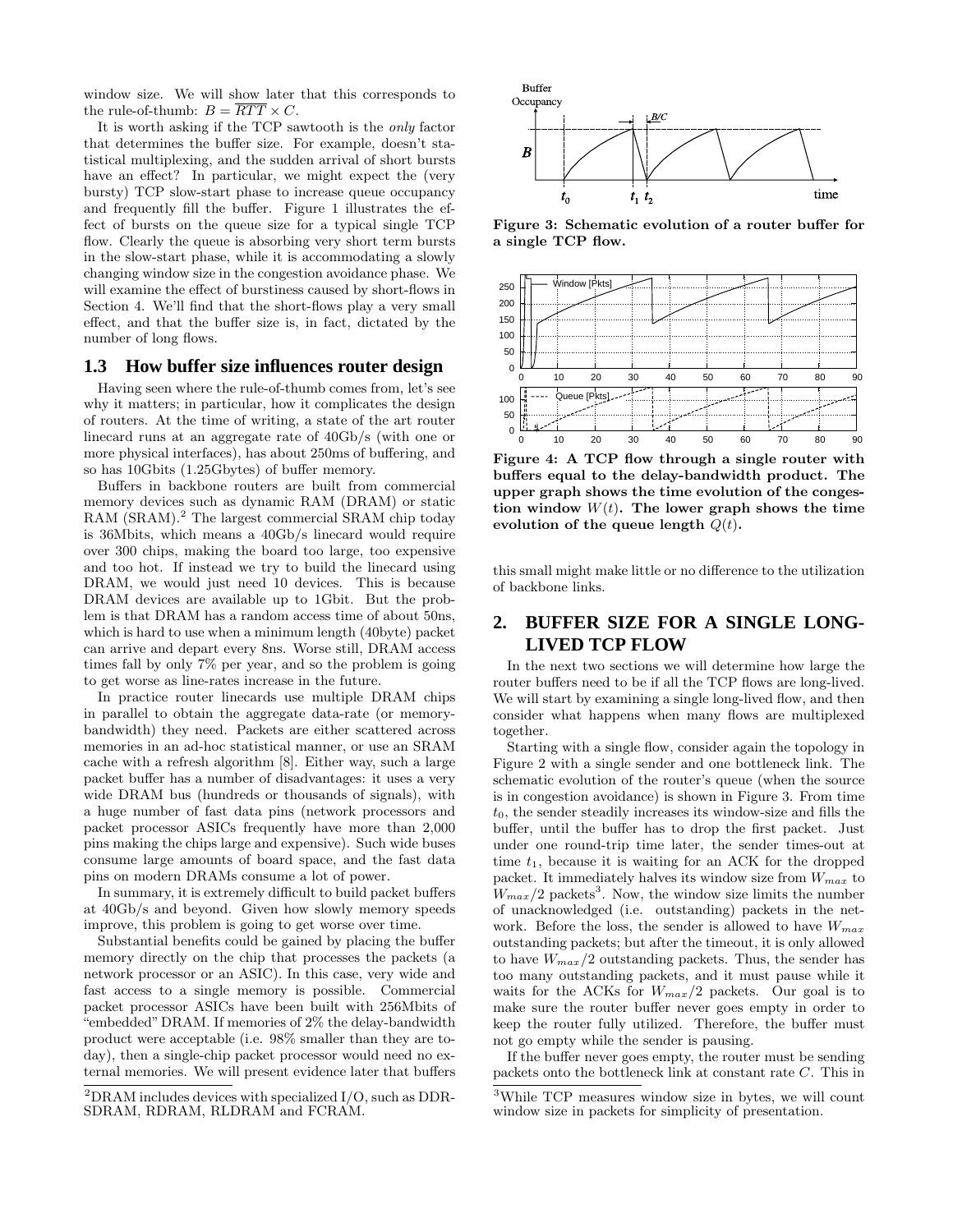

Figure 5: A TCP flow through an underbuffered router.



router.

turn means that ACKs arrive to the sender at rate C. The sender therefore pauses for exactly  $(W_{max}/2)/C$  seconds for the  $W_{max}/2$  packets to be acknowledged. It then resumes sending, and starts increasing its window size again.

The key to sizing the buffer is to make sure that the buffer is large enough, so that while the sender pauses, the buffer doesn't go empty. When the sender first pauses at  $t_1$ , the buffer is full, and so it drains over a period  $B/C$  until  $t_2$ (shown in Figure 3). The buffer will just avoid going empty if the first packet from the sender shows up at the buffer just as it hits empty, i.e.  $(W_{max}/2)/C \leq B/C$ , or

$$
B \geq W_{max}/2.
$$

To determine  $W_{max}$ , we consider the situation after the sender has resumed transmission. The window size is now  $W_{max}/2$ , and the buffer is empty. The sender has to send packets at rate C or the link will be underutilized. It is well known that the sending rate of TCP is  $R = W/RTT$  Since the buffer is empty, we have no queueing delay. Therefore, to send at rate C we require that

$$
C = \frac{W}{RTT} = \frac{W_{max}/2}{2T_P}
$$

or  $W_{max}/2 = 2T_P \times C$  which for the buffer leads to the well-known rule-of-thumb

$$
B \ge 2T_p \times C = \overline{RTT} \times C.
$$

While not widely known, similar arguments have been made previously [9, 10], and our result can be easily verified using ns2 [11] simulation and a closed-form analytical model [7] Figure 4 illustrates the evolution of a single TCP Reno flow, using the topology shown in Figure 2. The buffer size is exactly equal to the rule-of-thumb,  $B = \overline{RTT} \times C$ . The window size follows the familiar sawtooth pattern, increasing

steadily until a loss occurs and then halving the window size before starting to increase steadily again. Notice that the buffer occupancy almost hits zero once per packet loss, but never stays empty. This is the behavior we want for the bottleneck link to stay busy.

The appendix of the extended version of this paper [7] presents an analytical fluid model that provides a closedform equation of the sawtooth, and closely matches the ns2 simulations.

Figures 5 and 6 show what happens if the link is underbuffered or overbuffered. In Figure 5, the router is underbuffered, and the buffer size is less than  $\overline{RTT} \times C$ . The congestion window follows the same sawtooth pattern as in the sufficiently buffered case. However, when the window is halved and the sender pauses waiting for ACKs, there is insufficient reserve in the buffer to keep the bottleneck link busy. The buffer goes empty, the bottleneck link goes idle, and we lose throughput.

On the other hand, Figure 6 shows a flow which is overbuffered. It behaves like a correctly buffered flow in that it fully utilizes the link. However, when the window is halved, the buffer does not completely empty. The queueing delay of the flows is increased by a constant, because the buffer always has packets queued.

In summary, if  $B \geq 2T_p \times C = \overline{RTT} \times C$ , the router buffer (just) never goes empty, and the bottleneck link will never go idle.

# **3. WHEN MANY LONG TCP FLOWS SHARE A LINK**

In a backbone router many flows share the bottleneck link simultaneously, and so the single long-lived flow is not a realistic model. For example, a 2.5Gb/s (OC48c) link typically carries over 10,000 flows at a time  $[4]$ .<sup>4</sup> So how should we change our model to reflect the buffers required for a bottleneck link with many flows? We will consider two situations. First, we will consider the case when all the flows are synchronized with each other, and their sawtooths march in lockstep perfectly in-phase. Then we will consider flows that are not synchronized with each other, or are at least not so synchronized as to be marching in lockstep. When they are sufficiently desynchronized — and we will argue that this is the case in practice — the amount of buffering drops sharply.

## **3.1 Synchronized Long Flows**

It is well-documented that if multiple TCP flows share a bottleneck link, they can become synchronized with each other [10, 12, 13]. They are coupled because they experience packet drops at roughly the same time, and so their "sawtooths" become synchronized and in-phase. If a number of flows share a bottleneck link, they each halve their window size at the same time; and so the aggregate window process (the sum of all the window size processes), looks like an amplified version of a single flow. As with a single flow, the buffer needs to be as large as the distance from the peak to

<sup>4</sup>This shouldn't be surprising: A typical user today is connected via a 56kb/s modem, and a fully utilized 2.5Gb/s can simultaneously carry over 40,000 such flows. When it's not fully utilized, the buffers are barely used, and the link isn't a bottleneck. So we should size the buffers for when there are a large number of flows.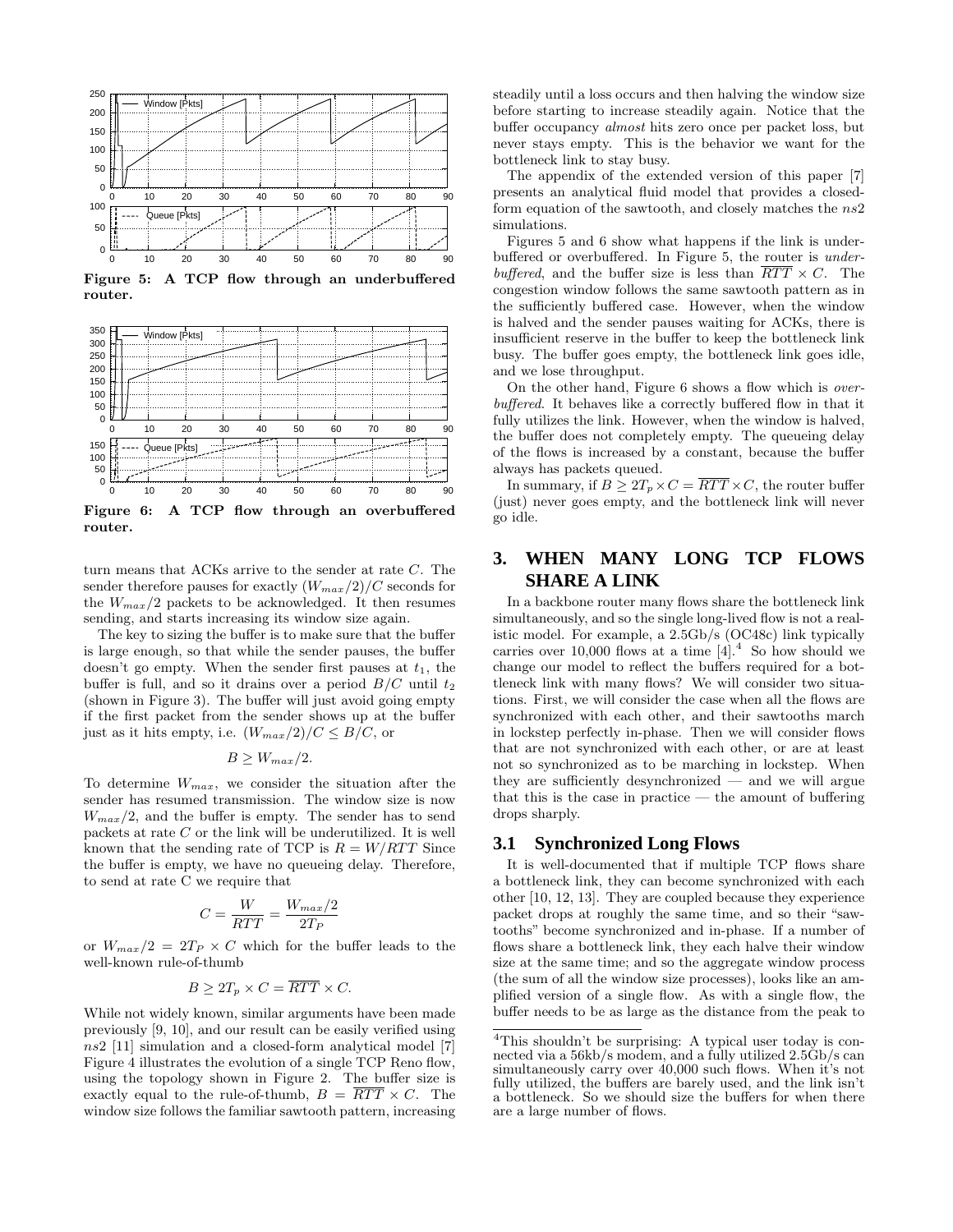

Figure 7: The probability distribution of the sum of the congestion windows of all flows passing through a router and its approximation with a normal distribution. The two vertical marks mark the boundaries of where the number of outstanding packets fit into the buffer. If sum of congestion windows is lower and there are less packets outstanding, the link will be underutilized. If it is higher the buffer overflows and packets are dropped.

the trough of the aggregate window size process, which is still equal to the bandwidth-delay product.

#### **3.2 Desynchronized Long Flows**

Flows are not synchronized in a backbone router carrying thousands of flows with varying RTTs. Small variations in RTT or processing time are sufficient to prevent synchronization [14]; and the absence of synchronization has been demonstrated in real networks [4, 15]. Likewise, we found in our simulations and experiments that while in-phase synchronization is common for under 100 concurrent flows, it is very rare above 500 concurrent flows. <sup>5</sup> Although we don't precisely understand when and why synchronization of TCP flows takes place, we have observed that for aggregates of over 500 flows, the amount of in-phase synchronization decreases. Under such circumstances we can treat flows as being not synchronized at all.

To understand the difference between adding synchronized and desynchronized window size processes, recall that if we add together many synchronized sawtooths, we get a single large sawtooth, and the buffer size requirement doesn't change. If on the other hand the sawtooths are not synchronized, the more flows we add, the less their sum will look like a sawtooth; they will smooth each other out, and the distance from the peak to the trough of the aggregate window size will get smaller. Hence, given that we need as much buffer as the distance from the peak to the trough of the aggregate window size, we can expect the buffer size requirements to get smaller as we increase the number of



Figure 8: Plot of  $\sum W_i(t)$  of all TCP flows, and of the queue Q offset by 10500 packets.

flows. This is indeed the case, and we will explain why, and then demonstrate via simulation.

Consider a set of TCP flows with random (and independent) start times and propagation delays. We'll assume that they are desynchronized enough that the window size processes are independent of each other. We can model the total window size as a bounded random process made up of the sum of these independent sawtooths. We know from the central limit theorem that the aggregate window size process will converge to a gaussian process. Figure 7 shows that indeed the aggregate window size does converge to a gaussian process. The graph shows the probability distribution of the sum of the congestion windows of all flows  $W = \sum W_i$ , with different propagation times and start times as explained in Section 5.1.

From the window size process, we know that the queue occupancy at time  $t$  is

$$
Q(t) = \sum_{i=1}^{n} W_i(t) - (2T_P \cdot C) - \epsilon.
$$
 (1)

In other words, all outstanding bytes are in the queue  $(Q(t))$ , on the link  $(2T_p \cdot C)$ , or have been dropped. We represent the number of dropped packets by  $\epsilon$ . If the buffer is large enough and TCP is operating correctly, then  $\epsilon$  is negligible compared to  $2T_P \cdot C$ . Therefore, the distribution of  $Q(t)$  is shown in Figure 8, and is given by

$$
Q \stackrel{d}{=} W - 2T_P \cdot C. \tag{2}
$$

Because  $W$  has a normal distribution,  $Q$  has the distribution of a normal shifted by a constant (of course, the normal distribution is restricted to the allowable range for  $Q$ ). This is very useful, because we can now pick a buffer size and know immediately the probability that the buffer will underflow and lose throughput.

Because it is gaussian, we can determine the queue occupancy process if we know its mean and variance. The mean is simply the sum of the mean of its constituents. To find the variance, we'll assume for convenience that all sawtooths have the same average value (having different values would still yield the same results). Each TCP sawtooth can be modelled as oscillating with a uniform distribution around

<sup>5</sup>Some out-of-phase synchronization (where flows are synchronized but scale down their window at different times during a cycle) was visible in some ns2 simulations with up to 1000 flows. However, the buffer requirements are very similar for out-of-phase synchronization as they are for no synchronization at all.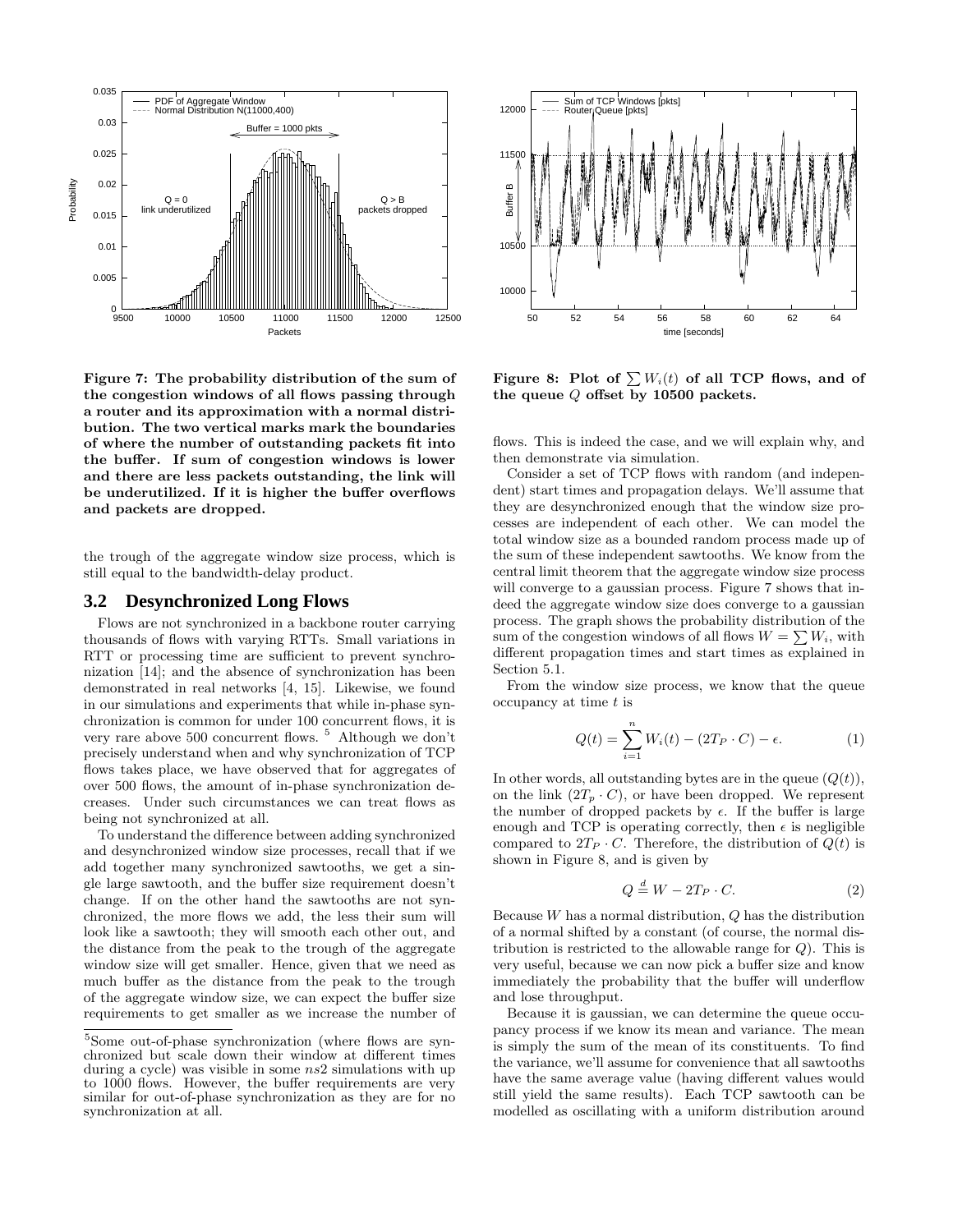its average congestion window size  $\overline{W}_i$ , with minimum  $\frac{2}{3}\overline{W}_i$ and maximum  $\frac{4}{3}\overline{W}_i$ . Since the standard deviation of the uniform distribution is  $\frac{1}{\sqrt{12}}$ -th of its length, the standard deviation of a single window size  $\sigma_{W_i}$  is thus

$$
\sigma_{W_i} = \frac{1}{\sqrt{12}} \left( \frac{4}{3} \overline{W}_i - \frac{2}{3} \overline{W}_i \right) = \frac{1}{3\sqrt{3}} \overline{W}_i
$$

From Equation (2),

$$
\overline{W}_i = \frac{\overline{W}}{n} = \frac{2\overline{T}_p \cdot C + \overline{Q}}{n} \le \frac{2\overline{T}_p \cdot C + B}{n}
$$

.

For a large number of flows, the standard deviation of the sum of the windows,  $W$ , is given by

$$
\sigma_W \leq \sqrt{n} \sigma_{W_i},
$$

and so by Equation (2) the standard deviation of  $Q(t)$  is

$$
\sigma_Q = \sigma_W \le \frac{1}{3\sqrt{3}} \frac{2\overline{T}_p \cdot C + B}{\sqrt{n}}.
$$

Now that we know the distribution of the queue occupancy, we can approximate the link utilization for a given buffer size. Whenever the queue size is below a threshold, b, there is a risk (but not guaranteed) that the queue will go empty, and we will lose link utilization. If we know the probability that  $Q \leq b$ , then we have an upper bound on the lost utilization. Because Q has a normal distribution, we can use the error-function to evaluate this probability. Therefore, we get the following lower bound for the utilization.

$$
Util \ge erf \left(\frac{3\sqrt{3}}{2\sqrt{2}} \frac{B}{\frac{2\overline{T}_p \cdot C + B}{\sqrt{n}}}\right). \tag{3}
$$

Here are some numerical examples of utilization, using  $n =$ 10000.

Fourier Buffer Size

\nUtilization

\n
$$
B = 1 \cdot \frac{2\overline{T}_p \cdot C}{\sqrt{n}}
$$
\nUtil ≥ 98.99 %

\n
$$
B = 1.5 \cdot \frac{2\overline{T}_p \cdot C}{\sqrt{n}}
$$
\nUtil ≥ 99.99988 %

\n
$$
B = 2 \cdot \frac{2\overline{T}_p \cdot C}{\sqrt{n}}
$$
\nUtil ≥ 99.99997 %

This means that we can achieve full utilization with buffers that are the delay-bandwidth product divided by squareroot of the number of flows, or a small multiple thereof. As the number of flows through a router increases, the amount of required buffer decreases.

This result has practical implications for building routers. A core router currently has from 10,000 to over 100,000 flows passing through it at any given time. While the vast majority of flows are short (e.g. flows with fewer than 100 packets), the flow length distribution is heavy tailed and the majority of packets at any given time belong to long flows. As a result, such a router would achieve close to full utilization with buffer sizes that are only  $\frac{1}{\sqrt{10000}} = 1\%$  of the delay-bandwidth product. We will verify this result experimentally in Section 5.2.

# **4. SIZING THE ROUTER BUFFER FOR SHORT FLOWS**

Not all TCP flows are long-lived; in fact many flows last only a few packets, never leave slow-start, and so never reach their equilibrium sending rate [4]. Up until now we've only considered long-lived TCP flows, and so now we'll consider how short TCP flows affect the size of the router buffer. We're going to find that short flows (TCP and non-TCP) have a much smaller effect than long-lived TCP flows, particularly in a backbone router with a large number of flows.

We will define a short-lived flow to be a TCP flow that never leaves slow-start (e.g. any flow with fewer than 90 packets, assuming a typical maximum window size of 65kB). In Section 5.3 we will see that our results hold for short non-TCP flows too (e.g. DNS queries, ICMP, etc.).

Consider again the topology in Figure 2 with multiple senders on separate access links. As has been widely reported from measurement, we assume that new short flows arrive according to a Poisson process [16, 17]. In slow-start, each flow first sends out two packets, then four, eight, sixteen, etc. This is the slow-start algorithm in which the sender increases the window-size by one packet for each received ACK. If the access links have lower bandwidth than the bottleneck link, the bursts are spread out and a single burst causes no queueing. We assume the worst case where access links have infinite speed, bursts arrive intact at the bottleneck router.

We will model bursts arriving from many different short flows at the bottleneck router. Some flows will be sending a burst of two packets, while others might be sending a burst of four, eight, or sixteen packets and so on. There will be a distribution of burst-sizes; and if there is a very large number of flows, we can consider each burst to be independent of the other bursts, even of the other bursts in the same flow. In this simplified model, the arrival process of bursts themselves (as opposed to the arrival of flows) can be assumed to be Poisson. One might argue that the arrivals are not Poisson as a burst is followed by another burst one RTT later. However under a low load and with many flows, the buffer will usually empty several times during one RTT and is effectively "memoryless" at this time scale.

For instance, let's assume we have arrivals of flows of a fixed length l. Because of the doubling of the burst lengths in each iteration of slow-start, each flow will arrive in  $n$ bursts of size

$$
X_i = \{2, 4, \ldots 2^{n-1}, R\},\
$$

where R is the remainder,  $R = l \mod (2^{n} - 1)$ . Therefore, the bursts arrive as a Poisson process, and their lengths are i.i.d. random variables, equally distributed among  $\{2, 4, \ldots 2^{n-1}, R\}.$ 

The router buffer can now be modelled as a simple  $M/G/1$ queue with a FIFO service discipline. In our case a "job" is a burst of packets, and the job size is the number of packets in a burst. The average number of jobs in an  $M/G/1$  queue is known to be (e.g. [18])

$$
E[N] = \frac{\rho}{2(1-\rho)} E[X^2].
$$

Here  $\rho$  is the load on the link (the ratio of the amount of incoming traffic to the link capacity C), and  $E[X]$  and  $E[X^2]$ are the first two moments of the burst size. This model will overestimate the queue length because bursts are processed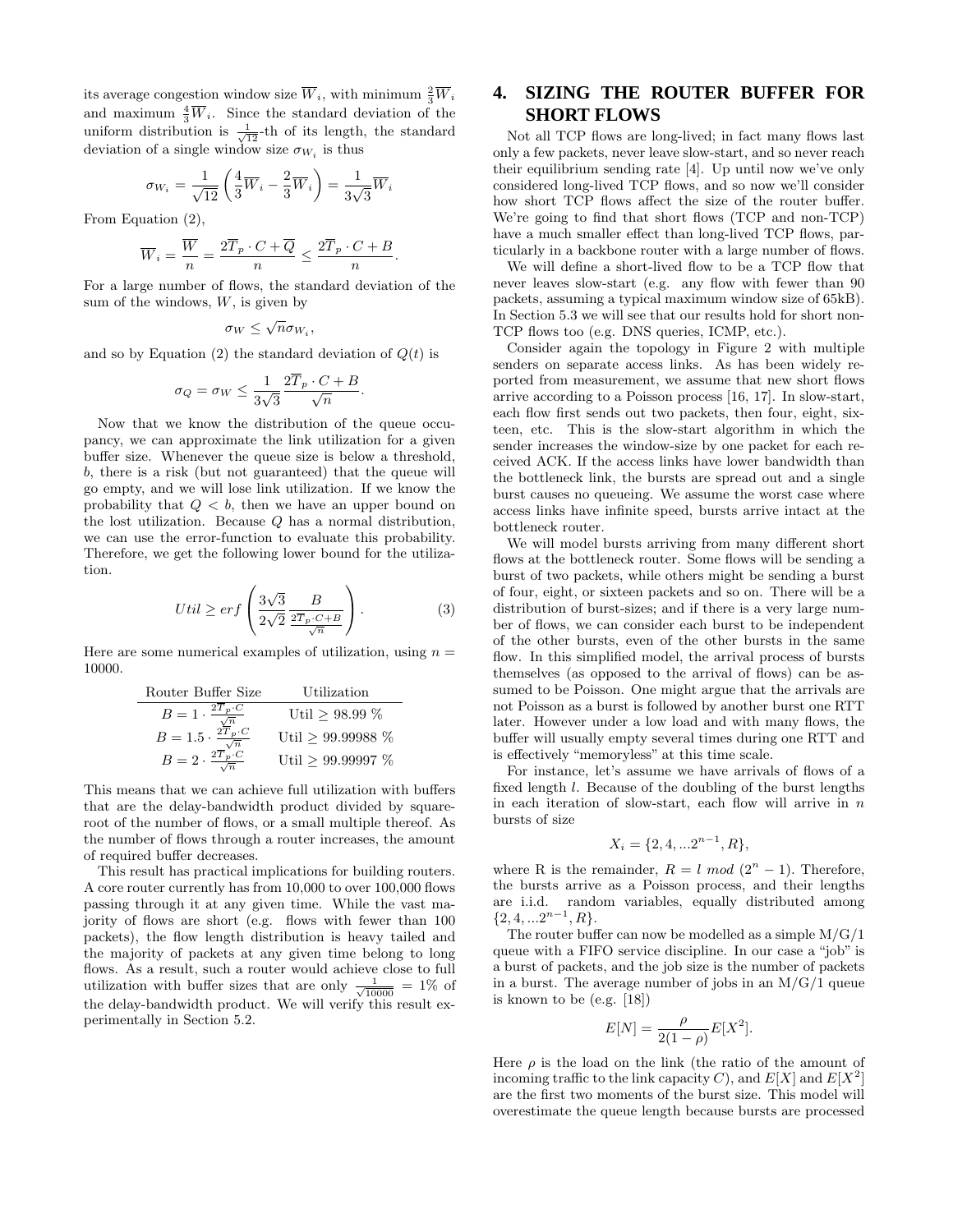

Figure 9: The average queue length as a function of the flow length for  $\rho = 0.8$ . The bandwidth has no impact on the buffer requirement. The upper bound given by the  $M/G/1$  model with infinite access link speeds matches the simulation data closely.

packet-by-packet while in an  $M/G/1$  queue the job is only dequeued when the whole job has been processed. If the queue is busy, it will overestimate the queue length by half the average job size, and so

$$
E[Q] = \frac{\rho}{2(1-\rho)} \frac{E[X^2]}{E[X]} - \rho \frac{E[X]}{2}
$$

It is interesting to note that the average queue length is independent of the number of flows and the bandwidth of the link. It only depends on the load of the link and the length of the flows.

We can validate our model by comparing it with simulations. Figure 9 shows a plot of the average queue length for a fixed load and varying flow lengths, generated using ns2. Graphs for three different bottleneck link bandwidths (40, 80 and 200 Mb/s) are shown. The model predicts the relationship very closely. Perhaps surprisingly, the average queue length peaks when the probability of large bursts is highest, not necessarily when the average burst size is highest. For instance, flows of size 14 will generate a larger queue length than flows of size 16. This is because a flow of 14 packets generates bursts of  $X_i = \{2, 4, 8\}$  and the largest burst of size 8 has a probability of  $\frac{1}{3}$ . A flow of 16 packets generates bursts of sizes  $X_i = \{2, 4, 8, 4\}$ , where the maximum burst length of 8 has a probability of  $\frac{1}{4}$ . As the model predicts, the bandwidth has no effect on queue length, and the measurements for 40, 80 and 200 Mb/s are almost identical. The gap between model and simulation is due to the fact that the access links before the bottleneck link space out the packets of each burst. Slower access links would produce an even smaller average queue length.

To determine the buffer size we need the probability distribution of the queue length, not just its average. This is more difficult as no closed form result exists for a general  $M/G/1$  queue length distribution. Instead, we approximate its tail using the effective bandwidth model [19], which tells us that the queue length distribution is

$$
P(Q \ge b) = e^{-b \frac{2(1-\rho)}{\rho} \cdot \frac{E[X_i]}{E[X_i^2]}}
$$

This equation is derived in the extended version on this paper [7]

Our goal is to drop very few packets (if a short flow drops a packet, the retransmission significantly increases the flow's duration). In other words, we want to choose a buffer size B such that  $P(Q > B)$  is small.

A key observation is that - for short flows - the size of the buffer does not depend on the line-rate, the propagation delay of the flows, or the number of flows; it only depends on the load of the link, and length of the flows. Therefore, a backbone router serving highly aggregated traffic needs the same amount of buffering to absorb short-lived flows as a router serving only a few clients. Furthermore, because our analysis doesn't depend on the dynamics of slow-start (only on the burst-size distribution), it can be easily extended to short unresponsive UDP flows.

In practice, buffers can be made even slower. For our model and simulation we assumed access links that are faster than the bottleneck link. There is evidence [4, 20] that highly aggregated traffic from slow access links in some cases can lead to bursts being smoothed out completely. In this case individual packet arrivals are close to Poisson, resulting in even smaller buffers. The buffer size can be easily computed with an  $M/D/1$  model by setting  $X_i = 1$ .

In summary, short-lived flows require only small buffers. When there is a mix of short- and long-lived flows, we will see from simulations and experiments in the next section, that the short-lived flows contribute very little to the buffering requirements, and so the buffer size will usually be determined by the number of long-lived flows<sup>6</sup>.

# **5. SIMULATION AND EXPERIMENTAL RESULTS**

Up until now we've described only theoretical models of long- and short-lived flows. We now present results to validate our models. We use two validation methods: simulation (using ns2), and a network of real Internet routers. The simulations give us the most flexibility: they allow us to explore a range of topologies, link speeds, numbers of flows and traffic mixes. On the other hand, the experimental network allows us to compare our results against a network of real Internet routers and TCP sources (rather than the idealized ones in ns2). It is less flexible and has a limited number of routers and topologies. Our results are limited to the finite number of different simulations and experiments we can run, and we can't prove that the results extend to any router in the Internet [21]. And so in Section 5.3 we examine the scope and limitations of our results, and what further validation steps are needed.

Our goal is to persuade a network operator to test our results by reducing the size of their router buffers by approximately 99%, and checking that the utilization and drop rates don't change noticeably. Until that time, we have to rely on a more limited set of experiments.

#### **5.1 NS2 Simulations**

We ran over  $15,000$  ns2 simulations, each one simulating several minutes of network traffic through a router to verify

 $^6\rm{For}$  a distribution of flows we define short flows and long flows as flows that are in slow-start and congestion avoidance mode respectively. This means that flows may transition from short to long during their existence.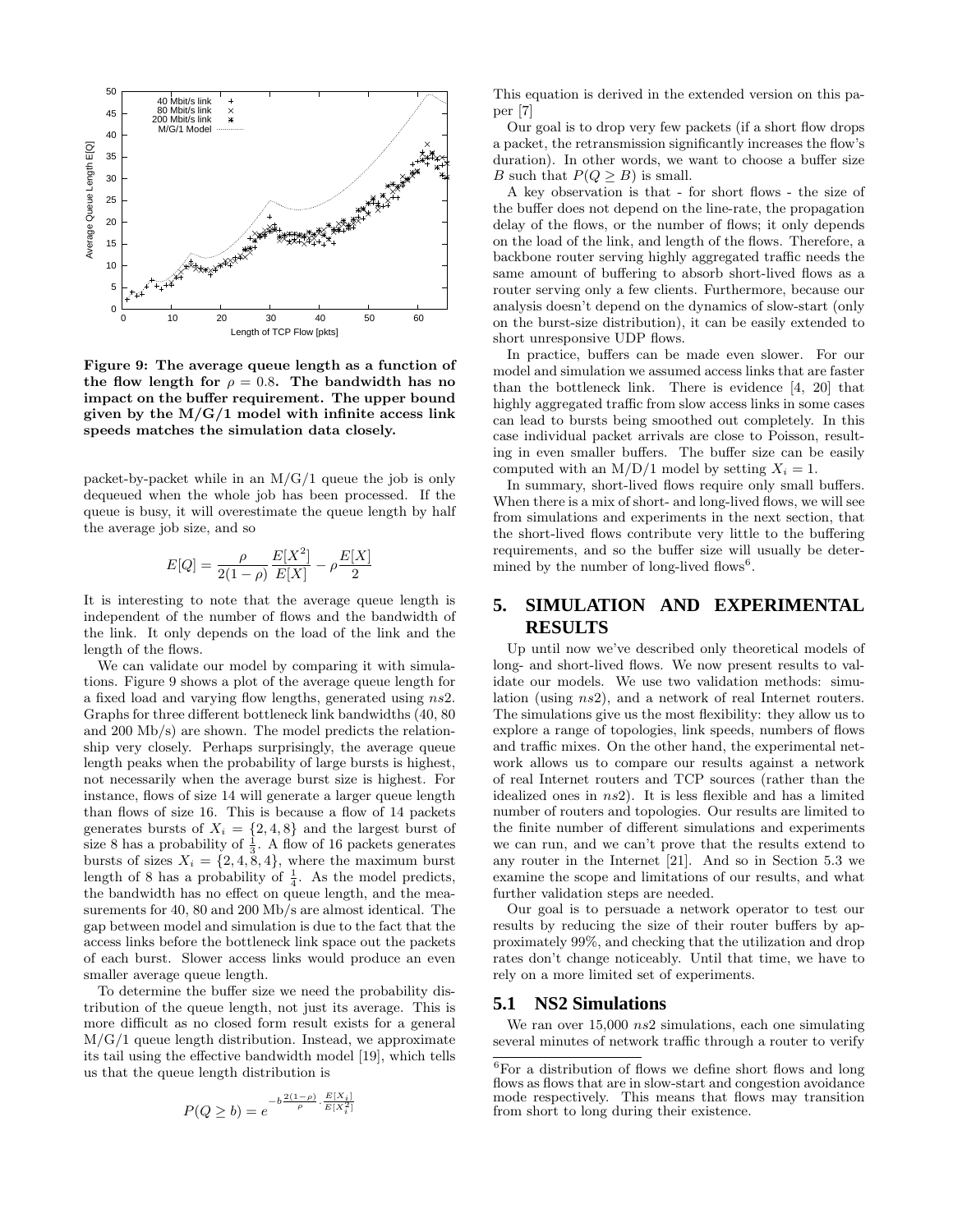

Figure 10: Minimum required buffer to achieve 98, 99.5 and 99.9 percent utilization for an OC3 (155 Mb/s) line with about 80ms average RTT measured with  $ns2$  for long-lived TCP flows.

our model over a range of possible settings. We limit our simulations to cases where flows experience only one congested link. Network operators usually run backbone links at loads of 10%-30% and as a result packet drops are rare in the Internet backbone. If a single point of congestion is rare, then it is unlikely that a flow will encounter two or more congestion points.

We assume that the router maintains a single FIFO queue, and drops packets from the tail only when the queue is full (i.e. the router does not use RED). Drop-tail is the most widely deployed scheme today. We expect the results to extend to RED, because our results rely on the desynchronization of TCP flows — something that is more likely with RED than with drop-tail. We used TCP Reno with a maximum advertised window size of at least 10000 bytes, and a 1500 or 1000 byte MTU. The average propagation delay of a TCP flow varied from 25ms to 300ms.

#### *5.1.1 Simulation Results for Long-lived TCP Flows*

Figure 10 simulates an OC3 (155Mb/s) line carrying longlived TCP flows. The graph shows the minimum required buffer for a given utilization of the line, and compares it with the buffer size predicted by the model. For example, our model predicts that for 98% utilization a buffer of  $\frac{RTT \times C}{\sqrt{n}}$ should be sufficient. When the number of long-lived flows is small the flows are partially synchronized, and the result doesn't hold. However – and as can be seen in the graph – when the number of flows exceeds 250, the model holds well. We found that in order to attain 99.9% utilization, we needed buffers twice as big; just as the model predicts.

We found similar results to hold over a wide range of settings whenever there are a large number of flows, there is little or no synchronization, and the average congestion window is above two. If the average congestion window is smaller than two, flows encounter frequent timeouts and more buffering is required [22].

In our simulations and experiments we looked at three other commonly used performance metrics, to see their effect on buffer size:



Figure 11: The minimum required buffer that increases the Average Flow Completion Time (AFCT) by not more than 12.5% vs infinite buffers for short flow traffic.

- Packet loss If we reduce buffer size, we can expect packet loss to increase. The loss rate of a TCP flow is a function of the flow's window size and can be approximated to  $l = \frac{0.76}{w^2}$  (see [22]). The sum of the window sizes is  $RTT \times C + B$ . If B is made very small, then the window size halves, increasing loss by a factor of four. This is not necessarily a problem. TCP uses loss as a useful signal to indicate congestion; and TCP's loss rate is very low (one packet per multiple roundtrip times). More importantly, as we show below, flows complete sooner with smaller buffers than with large buffers. One might argue that other applications that do not use TCP are adversely affected by loss (e.g. online gaming or media streaming), however these applications are typically even more sensitive to queueing delay.
- Goodput While 100% utilization is achievable, goodput is always below 100% because of retransmissions. With increased loss, goodput is reduced, but by a very small amount, as long as we have buffers equal or greater than  $\frac{RTT \times C}{\sqrt{n}}$ .
- Fairness Small buffers reduce fairness among flows. First, a smaller buffer means all flows have a smaller round-trip time, and their sending rate is higher. With large buffers, all round-trip times increase and so the relative difference of rates will decrease. While overbuffering would increase fairness, it also increases flow completion times for all flows. A second effect is that timeouts are more likely with small buffers. We did not investigate how timeouts affect fairness in detail, however in our  $ns2$  simulations it seemed to be only minimally affected by buffer size.

#### *5.1.2 Short Flows*

We will use the commonly used metric for short flows: the flow completion time, defined as the time from when the first packet is sent until the last packet reaches the destination. In particular, we will measure the average flow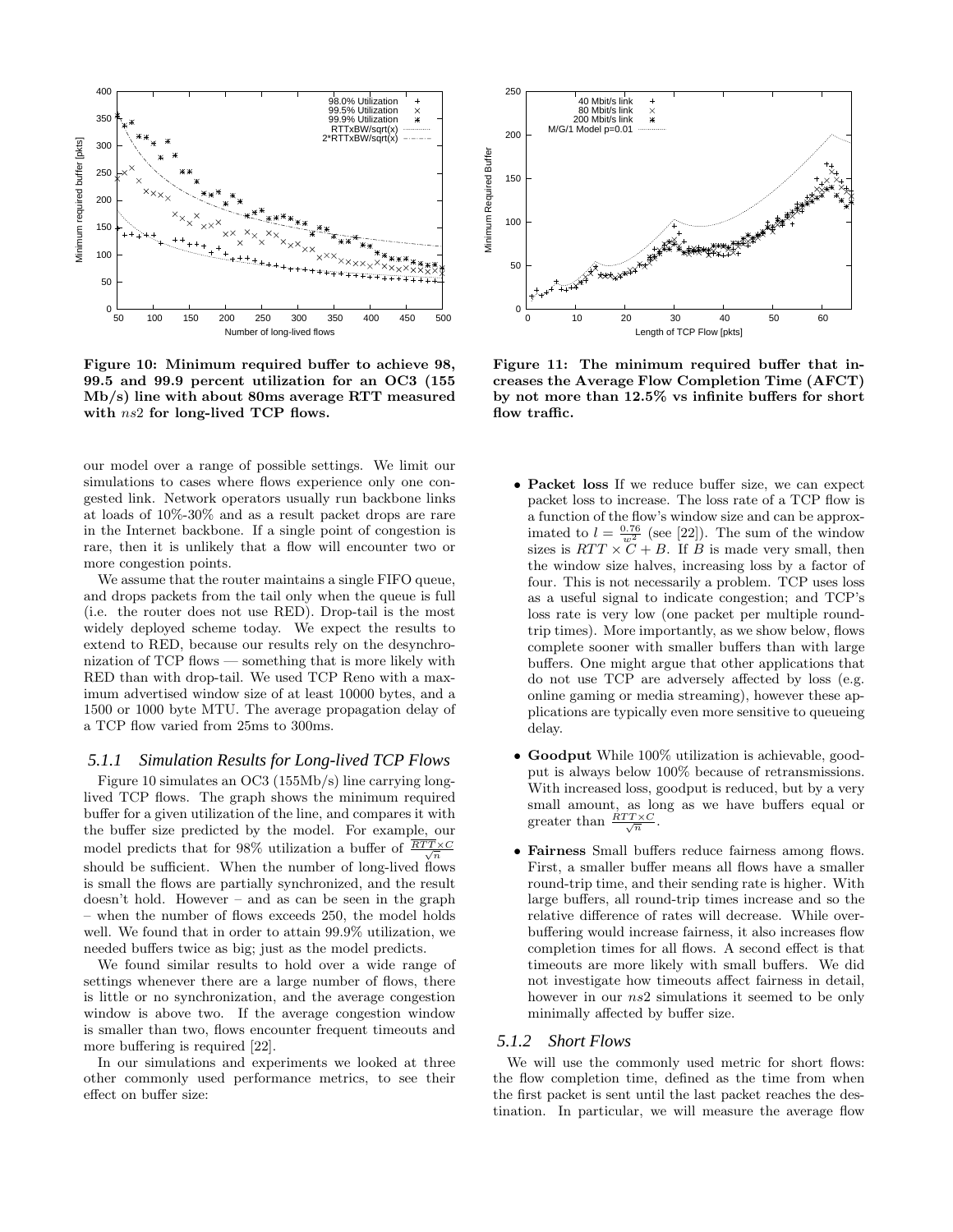

Figure 12: Buffer requirements for traffic mix with different flow lengths, measured from a  $ns2$  simulation.

completion time (AFCT). We are interested in the tradeoff between buffer size and AFCT. In general, for a link with a load  $\rho \ll 1$ , the AFCT is minimized when we have infinite buffers, because there will be no packet drops and therefore no retransmissions.

We take as a benchmark the AFCT with infinite buffers, then find the increase in AFCT as a function of buffer size. For example, Figure 11 shows the minimum required buffer so that the AFCT is increased by no more than 12.5%. Experimental data is from ns2 experiments for 40, 80 and 200 Mb/s and a load of 0.8. Our model, with  $P(Q > B) = 0.025$ , is plotted in the graph. The bound predicted by the  $M/G/1$ model closely matches the simulation results.

The key result here is that the amount of buffering needed does not depend on the number of flows, the bandwidth or the round-trip time. It only depends on the load of the link and the length of the bursts. For the same traffic mix of only short flows, a future generation 1 Tb/s core router needs the same amount of buffering as a local 10 Mb/s router today.

#### *5.1.3 Mixes of Short- and Long-Lived Flows*

In practice, routers transport a mix of short and long flows; the exact distribution of flow lengths varies from network to network, and over time. This makes it impossible to measure every possible scenario, and so we give a general idea of how the flow mix influences the buffer size. The good news is that long flows dominate, and a buffer size of  $\overline{RTT} \times C/\sqrt{n}$  will suffice when we have a large number of flows. Better still, we'll see that the AFCT for the short flows is lower than if we used the usual rule-of-thumb.

In our experiments the short flows always slow-down the long flows because of their more aggressive multiplicative increase, causing the long flows to reduce their window-size. Figures 12 and 13 show a mix of flows over a 400 Mb/s link. The total bandwidth of all arriving short flows is about 80 Mb/s or 20% of the total capacity. The number of long flows was varied from 1 to 500. During the time of the experiment, these long flows attempted to take up all the bandwidth left available by short flows. In practice, they never consumed more than 80% of the bandwidth as the rest would be taken by the more aggressive short flows.

As we expected, with a small number of flows, the flows



Figure 13: Average flow completion times with a buffer size of  $\sqrt{RTT} \times C$ / $\sqrt{n}$ , compared with a buffer size  $RTT \times C$ .

are partially synchronized. With more than 200 long-lived flows, the synchronization has largely disappeared. The graph shows that the long flows dominate the flow size. If we want 95% utilization, then we need a buffer close to  $\overline{RTT} \times C/\sqrt{n}$ . <sup>7</sup> This means we can ignore the short flows when sizing the buffer. Of course, this doesn't tell us how the short-lived flows are faring — they might be shutout by the long flows, and have increased AFCT. But Figure 13 shows that this is not the case. In this  $ns2$  simulation, the average flow completion time is much shorter with  $\overline{RTT} \times C/\sqrt{n}$ buffers than with  $\overline{RTT} \times C$  sized buffers. This is because the queueing delay is lower. So by reducing the buffer size, we can still achieve the 100% utilization and decrease the completion times for shorter flows.

#### *5.1.4 Pareto Distributed Flow Lengths*

Real network traffic contains a broad range of flow lengths. The flow length distribution is known to be heavy tailed [4] and in our experiments we used Pareto distributions to model it. As before, we define short flows to be those still in slow start.

For Pareto distributed flows on a congested router (i.e.  $\rho \approx 1$ ), the model holds and we can achieve close to 100% throughput with buffers of a small multiple of  $(\overline{RTT}\,\times\,$  $C)/\sqrt{n}$ <sup>8</sup> For example in an ns2 simulation of a 155 Mb/s line,  $\overline{R}TT \approx 100ms$  we measured 100-200 simultaneous flows and achieved a utilization of 99% with a buffer of only 165 packets.

It has been pointed out [23] that in a network with low latency, fast access links and no limit on the TCP window size, there would be very few concurrent flows. In such a network, a single very heavy flow could hog all the bandwidth for a short period of time and then terminate. But this is unlikely in practice, unless an operator allows a single user to saturate their network. And so long as backbone networks are orders of magnitude faster than access networks, few

<sup>&</sup>lt;sup>7</sup>Here *n* is the number of active long flows at any given time, not the total number of flows.

 ${}^{8}$ The number of long flows n for sizing the buffer was found by measuring the number of flows in congestion avoidance mode at each instant and visually selecting a robust minimum.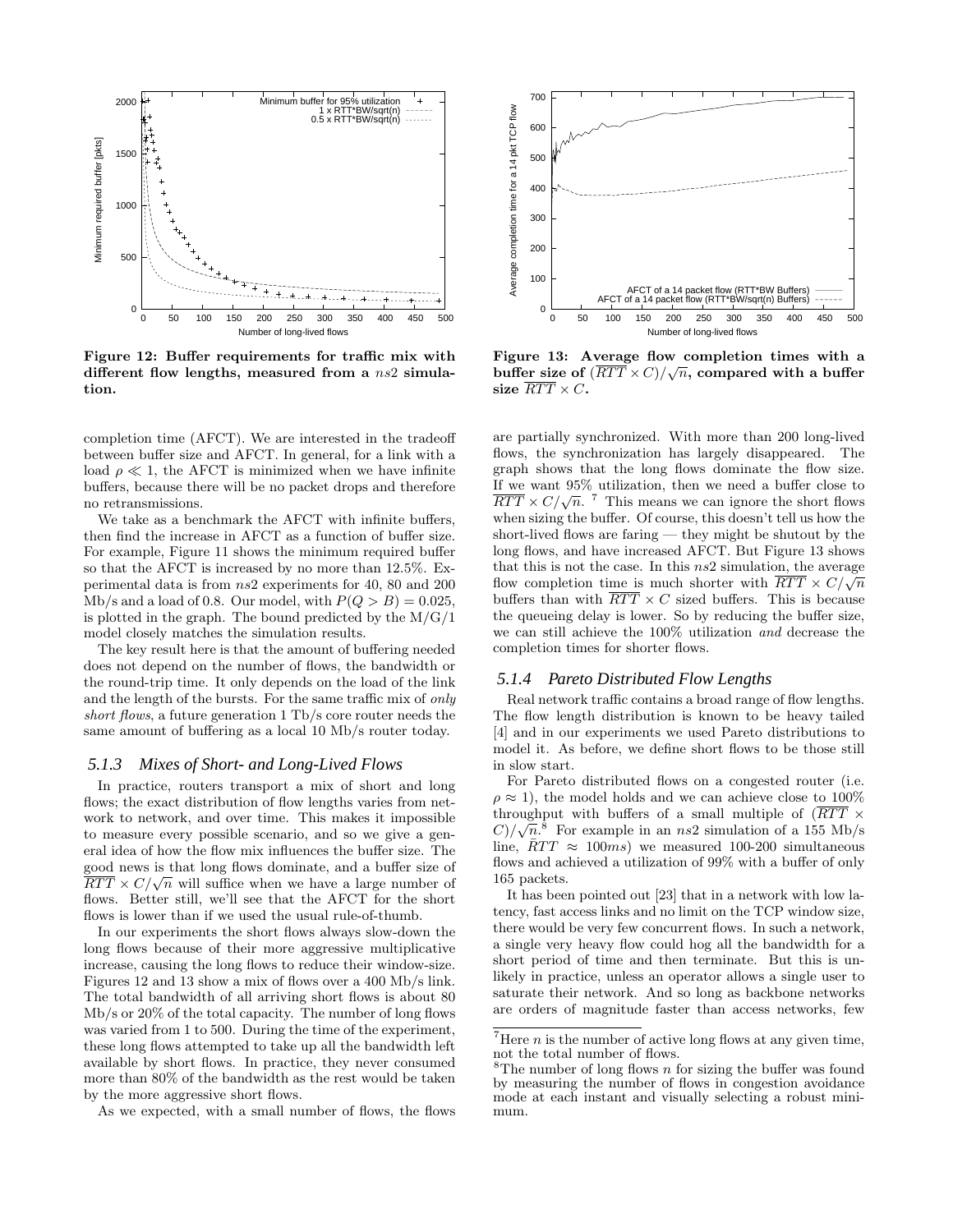users will be able to saturate the backbone anyway. Even if they could, TCP is not capable of utilizing a link quickly due to its additive increase behavior above a certain window size. Traffic transported by high-speed routers on commercial networks today [4, 24] has 10's of 1000's of concurrent flows and we believe this is unlikely to change in the future.

An uncongested router (i.e.  $\rho \ll 1$ ) can be modeled using the short-flow model presented in section 4 which often leads to even lower buffer requirements. Such small buffers may penalize very long flows as they will be forced into congestion avoidance early even though bandwidth is still available. If we want to allow a single flow to take up to  $1/n$  of the bandwidth, we always need buffers of  $\sqrt{RTT} \times C$ / $\sqrt{n}$ , even at a low link utilization.

We found that our general result holds for different flow length distributions if at least 10% of the traffic is from long flows. Otherwise, short flow effects sometimes dominate. Measurements on commercial networks [4] suggest that over 90% of the traffic is from long flows. It seems safe to assume that long flows drive buffer requirements in backbone routers.

# **5.2 Measurements on a Physical Router**

While simulation captures most characteristics or router-TCP interaction, we verified our model by running experiments on a real backbone router with traffic generated by real TCP sources.

The router was a Cisco GSR 12410 [25] with a 4 x OC3 POS"Engine 0"line card that switches IP packets using POS (PPP over Sonet) at 155Mb/s. The router has both input and output queues, although no input queueing took place in our experiments, as the total throughput of the router was far below the maximum capacity of the switching fabric. TCP traffic was generated using the Harpoon traffic generator [26] on Linux and BSD machines, and aggregated using a second Cisco GSR 12410 router with Gigabit Ethernet line cards. Utilization measurements were done using SNMP on the receiving end, and compared to Netflow records [27].

| TCP          | Router Buffer                       |             |          | Link Utilization $(\%)$ |       |       |
|--------------|-------------------------------------|-------------|----------|-------------------------|-------|-------|
| <b>Flows</b> | $RTT\times BW$<br>$\scriptstyle{'}$ | <b>Pkts</b> | RAM      | Modell                  | Sim.  | Exp.  |
| 100          | 0.5 x                               | 64          | 1 Mbit   | 96.9%                   | 94.7% | 94.9% |
| 100          | $1\mathrm{x}$                       | 129         | 2 Mbit   | 99.9%                   | 99.3% | 98.1% |
| 100          | $2\mathrm{x}$                       | 258         | 4 Mbit   | 100%                    | 99.9% | 99.8% |
| 100          | 3 x                                 | 387         | 8 Mbit   | $100\%$                 | 99.8% | 99.7% |
| 200          | 0.5 x                               | 46          | 1 Mbit   | 98.8%                   | 97.0% | 98.6% |
| 200          | 1 x                                 | 91          | 2 Mbit   | 99.9%                   | 99.2% | 99.7% |
| 200          | $2\mathrm{x}$                       | 182         | 4 Mbit   | 100\%                   | 99.8% | 99.8% |
| 200          | 3 x                                 | 273         | 4 Mbit   | $100\%$                 | 100%  | 99.8% |
| 300          | 0.5 x                               | 37          | $512$ kb | $99.5\%$                | 98.6% | 99.6% |
| 300          | 1 x                                 | 74          | 1 Mbit   | 100\%                   | 99.3% | 99.8% |
| 300          | $2\mathrm{x}$                       | 148         | 2 Mbit   | $100\%$                 | 99.9% | 99.8% |
| 300          | 3 x                                 | 222         | 4 Mbit   | 100\%                   | 100\% | 100%  |
| 400          | 0.5 x                               | 32          | $512$ kb | 99.7%                   | 99.2% | 99.5% |
| 400          | 1 x                                 | 64          | 1 Mbit   | 100\%                   | 99.8% | 100\% |
| 400          | $2\mathrm{x}$                       | 128         | 2 Mbit   | $100\%$                 | 100%  | 100%  |
| 400          | 3 x                                 | 192         | 4 Mbit   | $100\%$                 | 100\% | 99.9% |

Figure 14: Comparison of our model, ns2 simulation and experimental results for buffer requirements of a Cisco GSR 12410 OC3 linecard.

#### *5.2.1 Long Flows*

Figure 14 shows the results of measurements from the GSR 12410 router. The router memory was adjusted by limiting the length of the interface queue on the outgoing interface. The buffer size is given as a multiple of  $\frac{RTT \times C}{\sqrt{n}}$ , the number of packets and the size of the RAM device that would be needed. We subtracted the size of the internal FIFO on the line-card (see Section 5.2.2). Model is the lowerbound on the utilization predicted by the model. Sim. and Exp. are the utilization as measured by a simulation with ns2 and on the physical router respectively. For 100 and 200 flows there is, as we expect, some synchronization. Above that the model predicts the utilization correctly within the measurement accuracy of about  $\pm 0.1\%$ . ns2 sometimes predicts a lower utilization than we found in practice. We attribute this to more synchronization between flows in the simulations than in the real network.

The key result here is that model, simulation and experiment all agree that a router buffer should have a size equal to approximately  $\frac{RTT \times C}{\sqrt{n}}$ , as opposed to  $\overline{RTT} \times C$  (which in this case would be 1291 packets).



Figure 15: Experimental, Simulation and Model prediction of a router's queue occupancy for a Cisco GSR 12410 router.

#### *5.2.2 Short Flows*

In Section 4 we used an  $M/G/1$  model to predict the buffer size we would need for short-lived, bursty TCP flows. To verify our model, we generated lots of short-lived flows and measured the probability distribution of the queue length of the GSR 12410 router. Figure 15 shows the results and the comparison with the model, which match remarkably well.<sup>9</sup>

# **5.3 Scope of our Results and Future Work**

The results we present in this paper assume only a single point of congestion on a flow's path. We don't believe our

 $\overline{^{9}}$ The results match very closely if we assume the router under-reports the queue length by 43 packets. We learned from the manufacturer that the line-card has an undocumented 128kByte transmit FIFO. In our setup, 64 kBytes are used to queue packets in an internal FIFO which, with an MTU of 1500 bytes, accounts exactly for the 43 packet difference.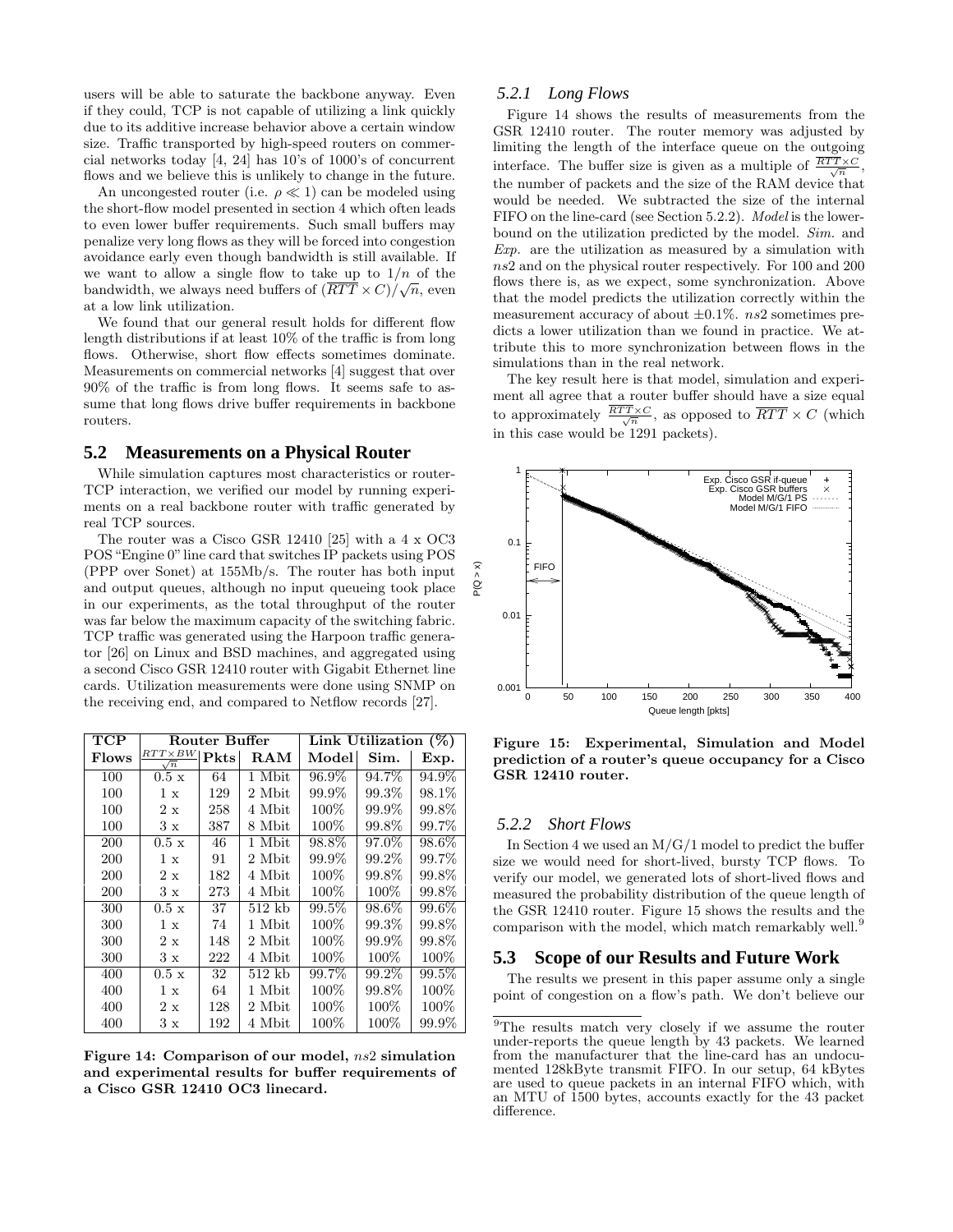results would change much if a percentage of the flows experienced congestion on multiple links, however we have not investigated this. A single point of congestion means there is no reverse path congestion, which would likely have an effect on TCP-buffer interactions [28]. With these assumptions, our simplified network topology is fairly general. In an arbitrary network, flows may pass through other routers before and after the bottleneck link. However, as we assume only a single point of congestion, no packet loss and little traffic shaping will occur on previous links in the network.

We focus on TCP as it is the main traffic type on the internet today. Constant rate UDP sources (e.g. online games) or single packet sources with Poisson arrivals (e.g. DNS) can be modelled using our short flow model and the results for mixes of flows still hold. But to understand traffic composed mostly of non-TCP packets would require further study.

Our model assumes there is no upper bound on the congestion window. In reality, TCP implementations have maximum window sizes as low as 6 packets [29]. Window sizes above 64kByte require use of a scaling option [30] which is rarely used. Our results still hold as flows with limited window sizes require even smaller router buffers [1].

We did run some simulations using Random Early Detection [12] and this had an effect on flow synchronization for a small number of flows. Aggregates of a large number (> 500) of flows with varying RTTs are not synchronized and RED tends to have little or no effect on buffer requirements. However early drop can slightly increase the required buffer since it uses buffers less efficiently.

There was no visible impact of varying the latency other than its direct effect of varying the bandwidth-delay product.

Congestion can also be caused by denial of service (DOS) that attempt to flood hosts or routers with large amounts of network traffic. Understanding how to make routers robust against DOS attacks is beyond the scope of this paper, however we did not find any direct benefit of larger buffers for resistance to DOS attacks.

# **6. RELATED WORK**

Villamizar and Song report the  $RTT \times BW$  rule in [1], in which the authors measure link utilization of a 40 Mb/s network with 1, 4 and 8 long-lived TCP flows for different buffer sizes. They find that for FIFO dropping discipline and very large maximum advertised TCP congestion windows it is necessary to have buffers of  $RTT \times C$  to guarantee full link utilization. We reproduced their results using ns2 and can confirm them for the same setup. With such a small number of flows, and large congestion windows, the flows are almost fully synchronized and have the same buffer requirement as a single flow.

Morris [31] investigates buffer requirements for up to 1500 long-lived flows over a link of 10 Mb/s with 25ms latency. He concludes that the minimum amount of buffering needed is a small multiple of the number of flows, and points out that for a bandwidth-delay product of 217 packets, each flow has only a fraction of a packet in transit at any time. Many flows are in timeout, which adversely effects utilization and fairness. We repeated the experiment in ns2 and obtained similar results. However for a typical router used by a carrier or ISP, this has limited implications. Users with fast access links will need several packets outstanding to achieve adequate performance. Users with very slow access links (e.g. 32kb/s modem users or 9.6kb/s GSM mobile access) need additional buffers in the network so they have sufficient packets outstanding. However this additional buffer should be at the ends of the access link, e.g. the modem bank at the local ISP, or GSM gateway of a cellular carrier. We believe that overbuffering the core router that serves different users would be the wrong approach, as overbuffering increases latency for everyone and is also difficult to implement at high line-rates. Instead the access devices that serve slow, lastmile access links of under 1Mb/s should continue to include a few packets worth of buffering for each link.

Avrachenkov et al [32] present a fixed point model for utilization (for long flows) and flow completion times (for short flows). They model short flows using an  $M/M/1/K$ model that only accounts for flows but not for bursts. In their long flow model they use an analytical model of TCP that is affected by the buffer through the RTT. As the model requires fixed point iteration to calculate values for specific settings and only one simulation result is given, we can not directly compare their results with ours.

Garetto and Towsley [33] describe a model for queue lengths in routers with a load below one that is similar to our model in section 4. The key difference is that the authors model bursts as batch arrivals in an  $M^{[k]}/M/1$  model (as opposed to our model that models bursts by varying the job length in a  $M/G/1$  model). It accommodates both slow-start and congestion avoidance mode, however it lacks a closed form solution. In the end the authors obtain queue distributions that are very similar to ours.

# **7. CONCLUSION**

We believe that the buffers in backbone routers are much larger than they need to be  $-$  possibly by two orders of magnitude. If our results are right, they have consequences for the design of backbone routers. While we have evidence that buffers can be made smaller, we haven't tested the hypothesis in a real operational network. It is a little difficult to persuade the operator of a functioning, profitable network to take the risk and remove 99% of their buffers. But that has to be the next step, and we see the results presented in this paper as a first step towards persuading an operator to try it.

If an operator verifies our results, or at least demonstrates that much smaller buffers work fine, it still remains to persuade the manufacturers of routers to build routers with fewer buffers. In the short-term, this is difficult too. In a competitive market-place, it is not obvious that a router vendor would feel comfortable building a router with 1% of the buffers of its competitors. For historical reasons, the network operator is likely to buy the router with larger buffers, even if they are unnecessary.

Eventually, if routers continue to be built using the current rule-of-thumb, it will become very difficult to build linecards from commercial memory chips. And so in the end, necessity may force buffers to be smaller. At least, if our results are true, we know the routers will continue to work just fine, and the network utilization is unlikely to be affected.

#### **8. ACKNOWLEDGMENTS**

The authors would like to thank Joel Sommers and Professor Paul Barford from the University of Wisconsin-Madison